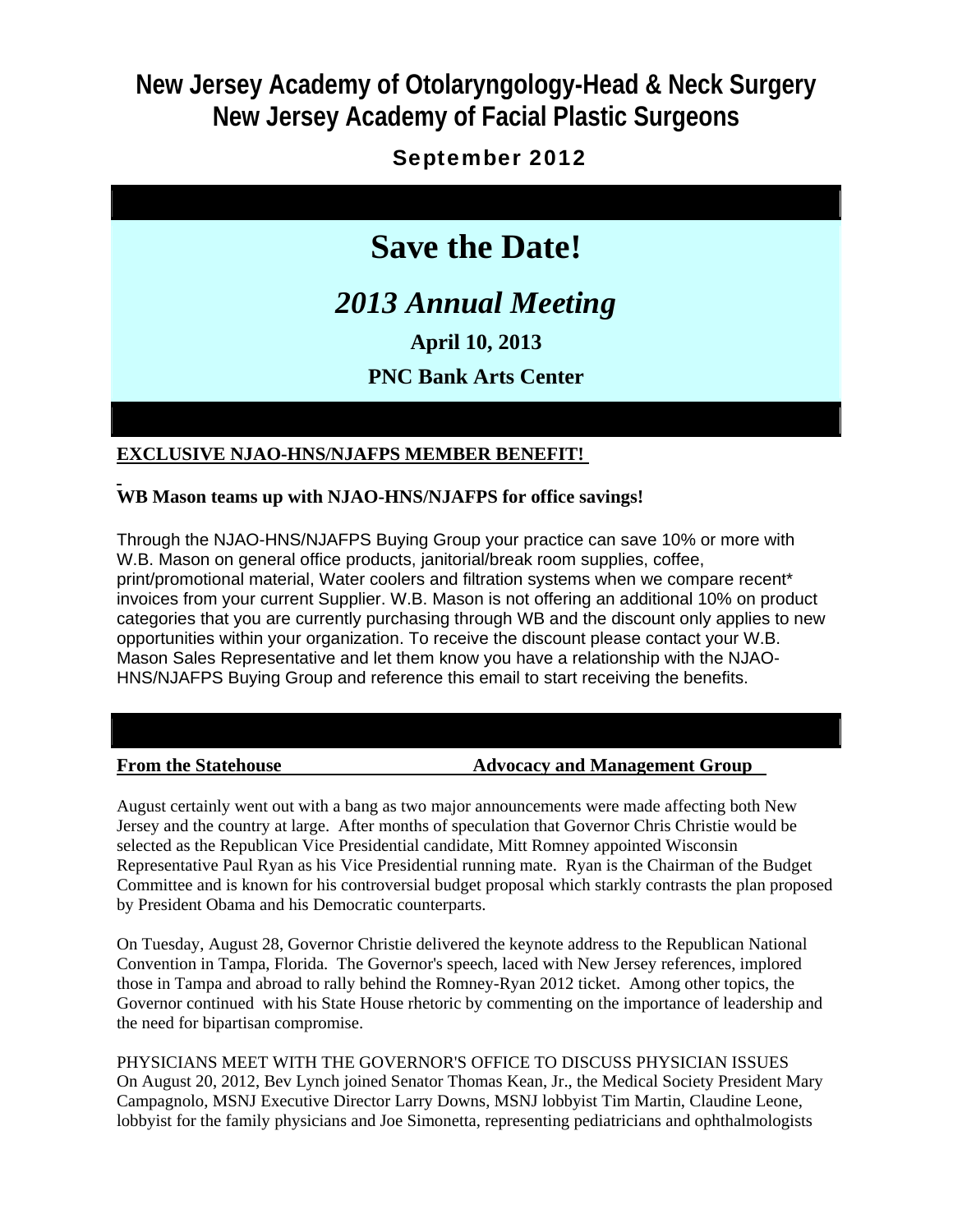for a meeting with Governor's Counsel office to continue dialogue on important physician issues. Included among the agenda items was eliminating the state CDS registration (duplicative with the federal DEA number); the need for physician involvement as the health exchange is established in the State; the importance of advancing the provider network "fair contracts" regulations; concerns over the chiropractic scope of practice regulations (pending approval); and the general practice environment issues facing the physician community. Thanks to Senate Minority Leader Kean for continued support of the physician's concerns and willingness to assist. Stay tuned - more follow-up is needed to secure resolution on these issues.

#### PATIENT REGISTRY NOW OPEN FOR NJ MEDICINAL MARIJUANA PROGRAM

Earlier this month, the state Department of Health announced that qualified medical marijuana program patients and caregivers are now able to apply for identification cards. Qualified individuals may register on the Department of Health's new Medicinal Marijuana website, which includes information on how to register for the program and a question and answer section. Participating physicians can enter their patients into the registry by creating a patient record and confirming that the patient has one of the previously approved medical conditions that warrant use of medical marijuana. Only physicians registered with the Medicinal Marijuana Program can authorize their patient's use of the drug. For more information, visit http://www.nj.gov/health/medicalmarijuana/

#### MEDICARE TO PENALIZE NJ HOSPITALS FOR READMISSION RATES

Starting this October, the federal Medicare program will begin to withhold reimbursements from 96% of the state's hospitals and hospital networks due to the number of elderly patients who return to the hospital within one month of being discharged. According to one study, Medicare will withhold 0.67 percent of every reimbursement, the highest loss among any state in the country. Morristown Memorial Hospital and Overlook Hospital in Summit will be the only two hospitals, out of the 64 in the state, that will not be financially penalized due to their low readmission rates. To read more on this issue, visit http://www.nj.com/news/index.ssf/2012/08/analysis\_nearly\_every\_nj\_hospi.html

#### **Legal Report Kern Augustine Conroy & Schoppmann, PC**

Government/Private Payors Partner on Fraud Prevention:

U.S. Department of Health & Human Services Secretary Kathleen Sebelius and U.S. Attorney General Eric Holder have announced that the federal government, state officials, several private health insurance organizations, and other health care anti-fraud groups have formed a "ground-breaking partnership" to prevent health care fraud. This voluntary, collaborative arrangement is the so-called "next step" in the Obama administration's efforts to combat health care fraud and is designed to share information and best practices in order to improve detection and prevention of fraudulent health care billings, according to the joint statement. For more information, and a list of the organizations and government agencies that are participating in the collaborative arrangement, go to: http://www.hhs.gov/news/press/2012pres/07/20120726a.html.

Meaningful Use EHR Incentive Payment Audits Begin: As of June 30th, the total of Medicare Electronic Health Record (EHR) Incentive Program Payments exceeded \$3 billion to over 120,000 eligible professionals and hospitals. What CMS giveth, however, it may taketh away. A New York accounting firm, Figliozzi and Company, has been contracted by CMS to conduct meaningful use audits of physicians and providers who attested that they are meaningful users of EHR. A physician selected for an audit will receive a letter from the accounting firm, with the CMS logo on the letterhead. If, based on an audit, a physician is found to be ineligible for an EHR incentive payment already received, the payment will be recouped, subject to an appeals process to be established by CMS. To ensure you are prepared for a potential audit, save the supporting electronic or paper documentation that supports your attestation, including proof that your EHR system is certified. For more details about how physicians should prepare for these audits, see: http://www.cms.gov/Regulations-and-Guidance/Legislation/EHRIncentivePrograms/Attestation.html#10.